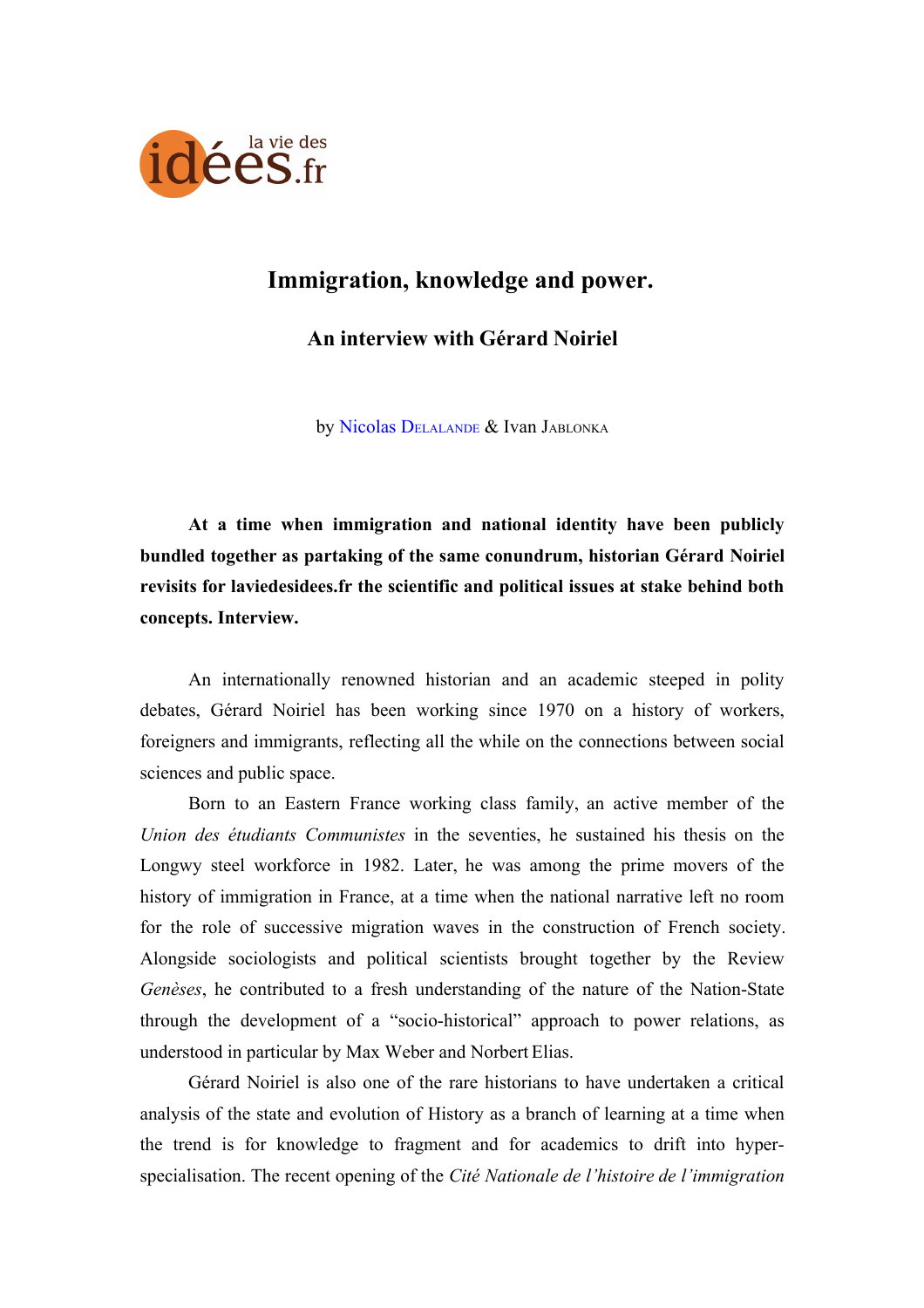came as a public accolade to a scholar who had consistently stood against "national supremacy". However, in May 2007, Noiriel, along with seven colleagues, resigned from the *Cité*'s Scientific Committee in protest against the creation of a "Ministry for Immigration and National Identity".

Even as the State fights with equal energy antisocial behaviour and "suffered immigration", Gérard Noiriel inventories for laviedesidees.fr the means available to scholars to join forces in an intellectual collective capable of wading into the public debate.

*La Vie des idées :* **In the postscript to your book** *Penser avec, penser contre***[1](#page-1-0) , you speak of your childhood in a** *HLM***, a council estate in the Vosges, and later in a small town in Alsace, of your violent father, of the help your family received at the hands of local do-gooders. Your family – peasant-workers on one side, and an NCO grandfather supporter of Field marshal Pétain[2](#page-1-1) on the other – incarnated "two ways of being defeated by History". How did you handle your admission to major Paris institutions?**

*Gérard Noiriel***:** I joined the staff of the *École Normale Supérieure* as a lecturer and saw this as a chance. I had gained my PhD in 1982 and was teaching in secondary education; I was looking for a post every which way I could and had applied about everywhere. I was appointed to run the master's course in social sciences shared by *ENS* and *EHESS*[3](#page-1-2) alongside Jean-Claude Chamboredon. This was not a traumatic experience; I did not suffer the "defector" syndrome diagnosed by Pierre Bourdieu among *grandes écoles* students hailing from the lower classes. Maybe I was spared because I was older (nearly thirty-five) and I had already published several books. The way the *ENS* Social Sciences research team accepted me in its small, rough and ready unit was instrumental to this. It was lead by Jean-Claude Chamboredon with whom I became firm friends and who was like an "elder brother" to me.

My problems came later. Because, given my social background, I had no idea of academia's social ethos; I owed my understanding of Science entirely to books. I

<span id="page-1-0"></span><sup>1</sup> Thinking with, Thinking against ("working title", the book has not been published in English)

<span id="page-1-1"></span><sup>2</sup> Instrumental to holding Verdun in WWI, disgraced by his Vichy government's collaboration with the Nazis.

<span id="page-1-2"></span><sup>3</sup> School for Advanced Studies in the Social Sciences, one of France's "*grandes écoles*" destined to educate the nation's elites and among which the ENS rates very high indeed. Their prestige compares with Oxbridge and the Ivy league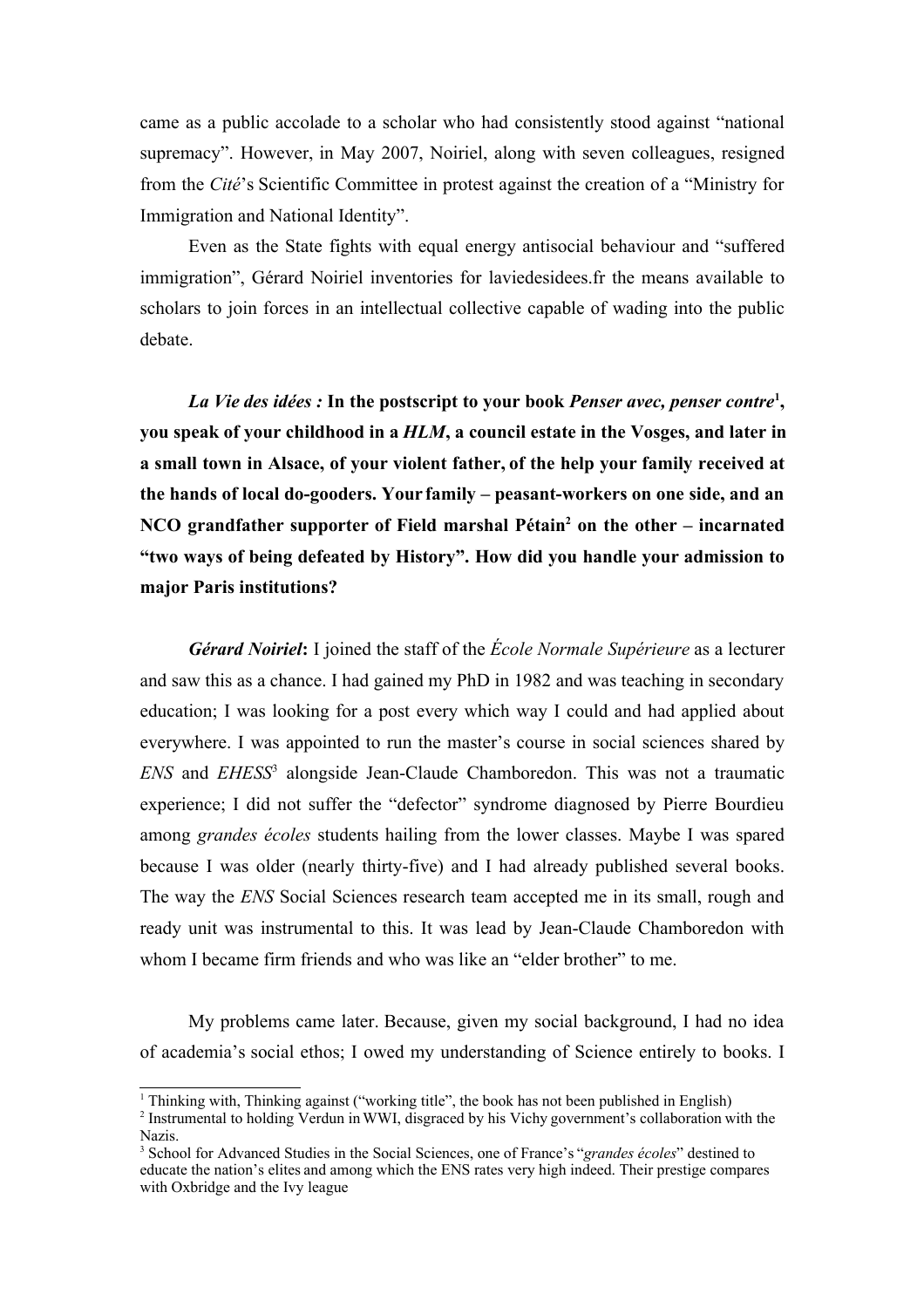had read all the people I invited to debates or seminars. So their territory was well known to me on paper; but I met real people not just "paper authors". That is when I discovered aspects of Academe of which I was blissfully unaware, such as rivalries between institutions, competitive struggles, career strategies etc… This was a formative experience for me – on which I drew for my research. All the analyses I developed thereafter on the issue of "long distance relationships" are derived from this life experience.

My scientific ideal, namely critical freedom collided head on with the social – nay anthropological – dimension of the microcosm. Whereas I found it easy to criticise authors I did not know, I found it increasingly difficult to uphold that critical ideal – what I came to call after Jurgen Habermas "discourse ethics" – towards people I was in direct contact with. I understood better then why there were so few genuine debates in France. I blame the Parisian concentration of major institutions for this paralysis. There is no feasible arena for a dispassionate critique: debates turn into family quarrels in no time. It is at that level that my crash landing on the Parisian scene caused problem.

I have long puzzled over ways to remain faithful to one's social origins whilst rising socially (and I still do). This question frequently arises in the context of immigration. But it is actually a lot broader even if its implications are amplified by migration factors. That is the whole issue of social defectors. If evolving in a social context where all the siblings progress similarly, the experience can be less painful. But in my case, I am the eldest of seven children, two of whom still work on the shop floor. It is clearly not something I can overlook, if only because, at family gatherings, I am met with the typical working class view that academics are "paid to do nothing". This accounts for the urge I felt to question the usefulness of science. I did have to justify in my own eyes such advantages as I feel endowed with, as compared to the background I have come from.

*La Vie des idées –* **Your books exude a degree of empathy for workers crushed by capitalism, for immigrants exploited and despised. In** *Vivre et lutter à Longwy***[4](#page-2-0) (1980), you interview a young Longwy steelworker who is "reduced to unemployment with no hope of escape". Would you today draw a parallel with**

<span id="page-2-0"></span><sup>&</sup>lt;sup>4</sup> Lives and Struggles in Longwy. ("working title": the book has not been translated).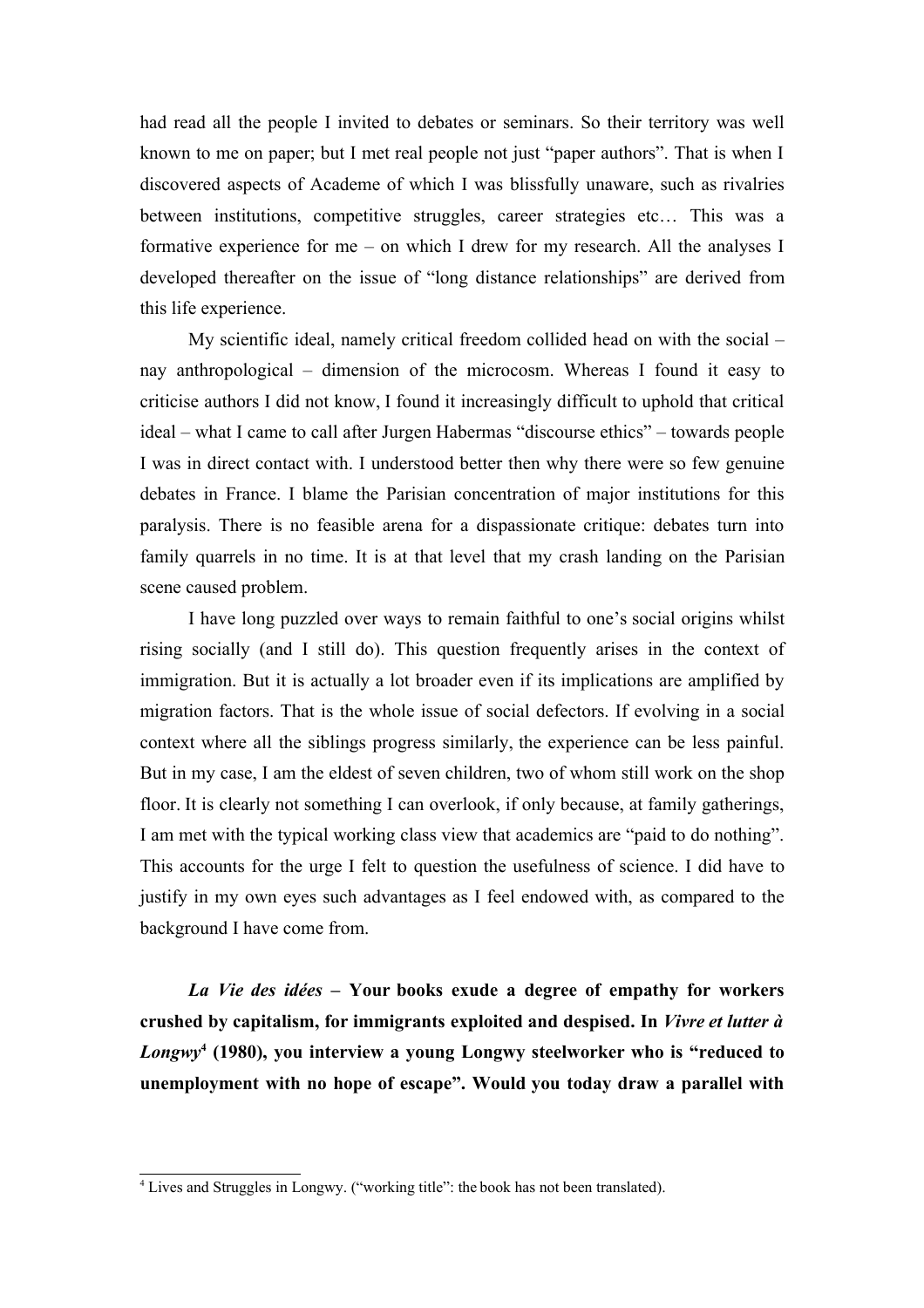## **inner city youths such as those Younès Amrani refers to in Pays de malheur![5](#page-3-0) , cowritten with Stéphane Beaud?**

*Gérard Noiriel***:** There are indeed some common threads. *Vivre et lutter* was my first book, I wrote it with Benaceur Azzaoui, an operative with a Moroccan background active in the local *CGT* union branch. But this book was not a scientific document. It belongs to my militant output. This distinction matters to me. I think academics may intervene in all spheres of public life but they must always be clear about the nature of their production so as not to legitimise their political options in the name of science. It is not right to hijack the mantle of scholarship when in militant mode. *Vivre et lutter à Longwy* is a militant act, an early work (almost a closure since I left the French Communist Party immediately after the book was published). This social conflict was highly significant for me for it was instrumental to the course I followed.

Longwy epitomised at the time the disastrous consequences of globalisation and capitalism. Bourdieu visited the region in order to write the opening chapter of *Weight of the Worl[d](#page-3-1)*<sup>6</sup>, he met up with the people I had lived with. The site he describes, in a language perhaps a little miserabilist for my taste is the estate at Mont-Saint-Martin where I lived when I was a secondary school teacher. These regions, like the North or some parts of greater Paris are "woeful places", with people struggling against endless economics and social odds and unemployment conditions sometimes stretching across several generations.

I think that one of the civic roles of social sciences is to bring such social suffering into full view. This must be done without going "over the top" as this could lead to the censure of the people one had intended to speak for. We must strive to devise tools that will enable History's losers to stand up for themselves and ward off the exclusions they suffer. I wholly deplore current victimisation trends. Victim status has never helped anyone. It is precisely because I have never perceived myself as a victim that I could find the energy and the confidence I needed to overcome the obstacles the Republic constantly casts in the way of those seeking escape from their social condition. As ever before, it is essentially about giving people the chance to

<span id="page-3-0"></span><sup>&</sup>lt;sup>5</sup> Country of Misfortune (title given by the publisher in an IPAM file)

<span id="page-3-1"></span><sup>&</sup>lt;sup>6</sup> Weight of the World. Social Suffering in Contemporary Society, Polity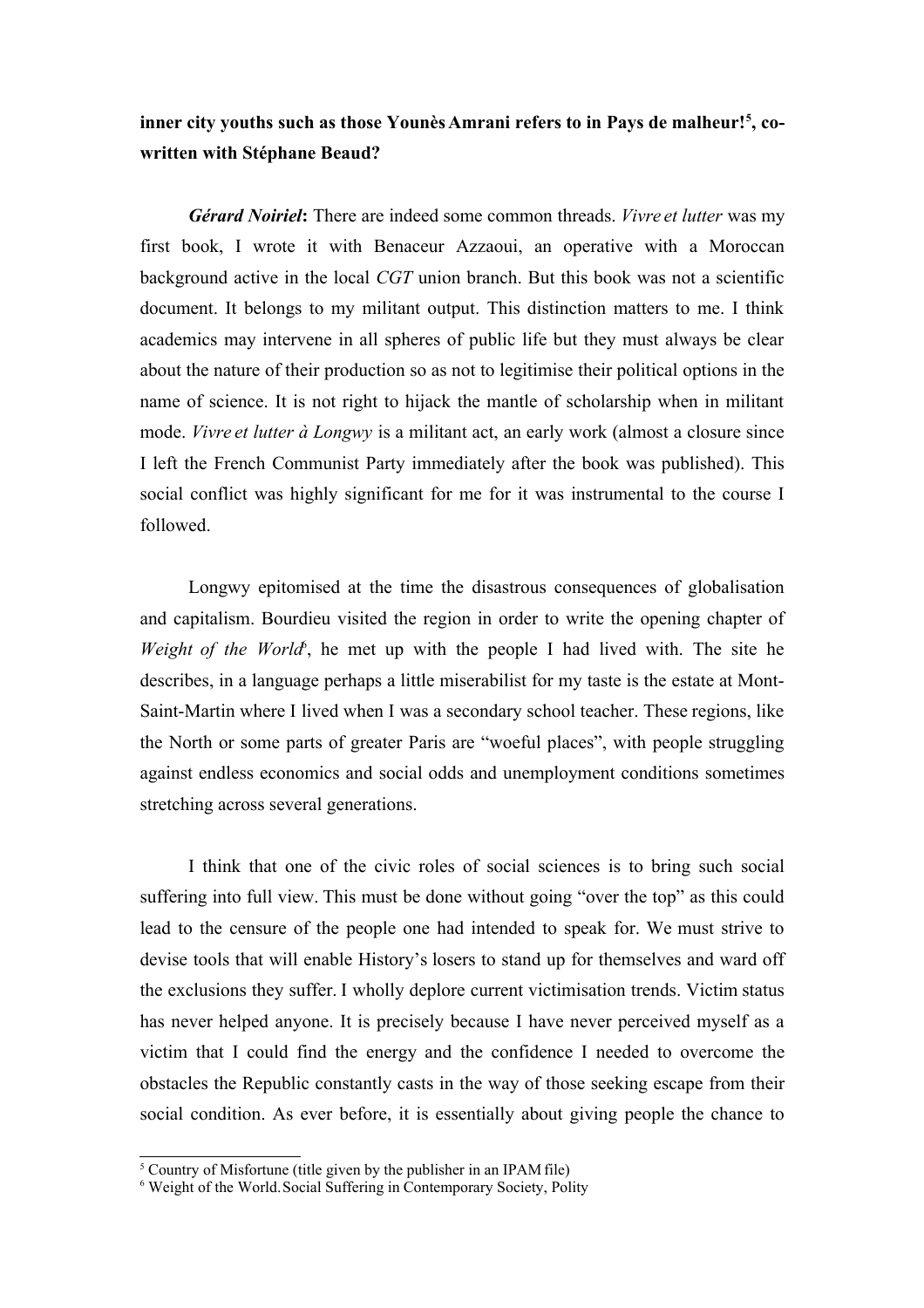fulfil their potential one way or another. I gave everything I had to historical research, to science; but there are other ways to be fulfilled. Unfortunately, we are at a juncture when, as compared to my days, expectations have been considerably reduced by the world crisis. I am heir to the *trente glorieuses*, the thirty years of post-war economic expansion during which there were real social shifts. Today, over and above the range of difficulties blocking social mobility, the idea that they will never make a better life for themselves weighs mind-numbingly on many young people.

*La Vie des idées :* **Twenty years after** *The French Melting Pot,* **which brought you to the attention of the general public, immigration has become not only historical material but also a matter for remembrance. Are you pleased with the developments in this field? Or do you rather consider that the effort is hardly a match for the fad towards colonial and post-colonial studies?**

*Gérard Noiriel***:** I played a part in the emergence of Immigration History as a separate field of study but it must be clear in all minds that this trend was also a collective approach. The collective element to both action and critical analysis is very important to me. It is part of the worldview I absorbed from earliest childhood for I and my brothers and sisters had to face up to the diverse threats that confronted us. But I realised with time that this predisposition for collective action partly ran contrary to another deep-rooted disposition: the critical stance, the concern for the truth – also understood as sincerity.

When I started my research on immigration, first in Lorraine, then broadening it to the rest of France, it was a subject matter which had no academic legitimacy. At the time people said to me: "A thesis on immigration is no way to start a career." For me, like for Nancy Green who researched her thesis at the same time, it is very gratifying to see that the history of immigration has today become an field of research in its own right, thriving on the arrival of a new, dynamic generation of researchers. I am hardly close to retirement and yet I can say: "Good, I can go with an easy mind." It's important in the profession. I see many eminent colleagues, who have an impressive record but are left in isolation.

From the outset, I sought to differentiate the history of immigration from colonial history for, at the time, the social scientists interested in immigration mostly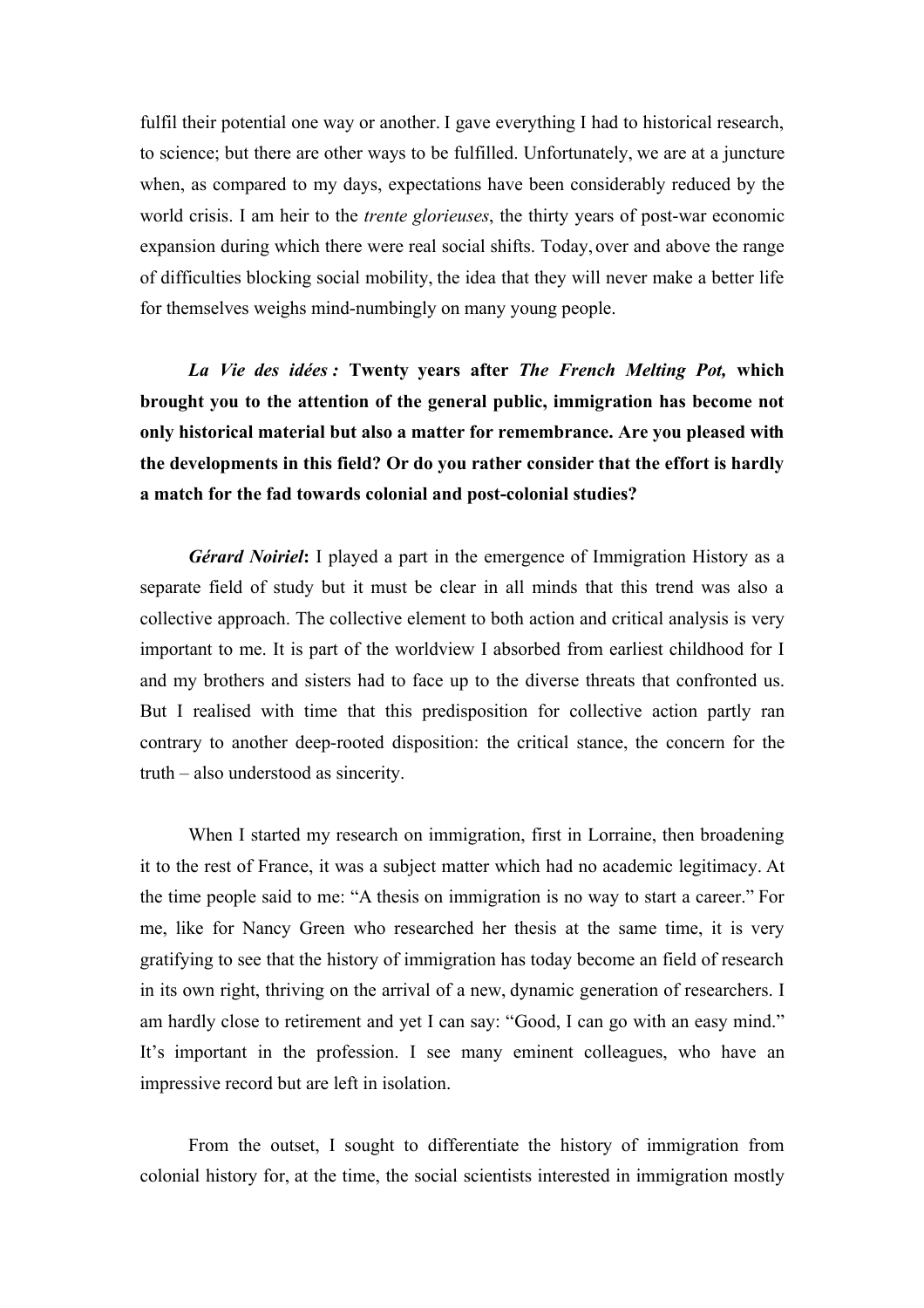hailed from the far left and, as far as they were concerned, it had all started with the Algerian war. Today, there are meeting-points between the two fields but they are clearly distinct. One thing that gives me great satisfaction is my part in setting up a small scientific community with a capacity for collective action. Ours is a much more serene environment than that of colonial history. This accounts for our collective resignation from the Scientific Council of the *Cité de l'immigration*. Even though we have diverse (indeed sometimes diverging) sensitivities and approaches, we remain in agreement on what matters most. I would like us to be emulated by other intellectuals. The tragedy of the previous generation was that they never were able to form an intellectual collective as ego clashes always took precedent. Colonial History is also undermined by these internal splits – intensified by a media focused on those I call the "*faiseurs*", pundits who make a lot of noise, a lot of fuss when they have nothing to contribute bar undermining genuine scholars. It is a sphere where collective memory disputes (and what Marc Bloch called the "mania of judgment") impinge quite negatively on scientific research.

*La Vie des idées :* **The construction of the Nation-State is at the heart of your "socio-historical" approach. For a few years now, several historiographic trends (World History, Subaltern Studies, etc…) have questioned the way research is hooked on the national factor. They see this as some sort of reliance by historians on 19th century intellectual and political constructs. Do you agree with this analysis or do you think the national space as the organ of political sovereignty and the basis of power practices remains an object worthy of social sciences' attention leading to fresh insights?**

*Gérard Noiriel***:** This criticism of the focalisation on the national constituent is not new. In fact, I have come across it ever since the seventies. These arguments were formulated by the far left after May 68 and have become ingrained. For all that I admire him, I cannot agree with sociologist Abdelmalek Sayad when he insists that all studies on immigration unavoidably have an ethnocentrist dimension. I see there the confusion between reality and the analysis of reality. It is possible to have a nationalist approach to globalisation and a universalist approach to the national factor. It is important, therefore to make a clear distinction between the two: the object studied and the way the studied object is being grasped. But in that kind of debate, the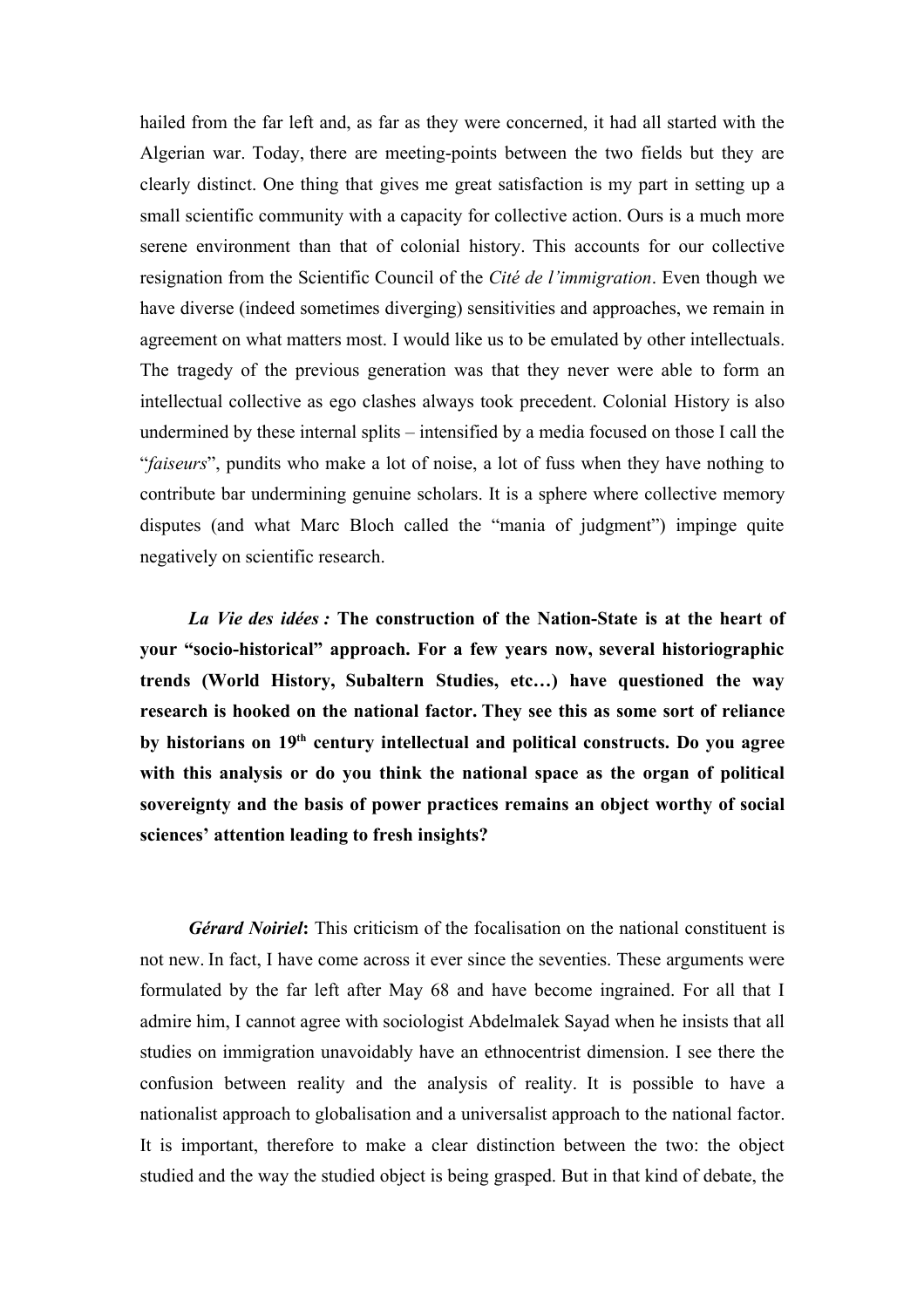polemical pressure is so great that it overrides the possibility of real discussion. The same goes for those who write off "social history (as) a thing of the past". In my book *Sur la "crise" de l'histoire*[7](#page-6-0) , I analysed the arguments the actors, academics included, put forward to justify what they are doing and I have shown that the fascination historians have, since the seventies, developed for philosophy had to do with the fact that it gave them the weapons to shoot their opponents down in flame.

I don't think it is possible to demonstrate rationally or scientifically the theory that the "Nation-State" object is today "a thing of the past" or that its study would be "reactionary", "nationalist" or what have you. This is just petty controversy. At first I thought it important to answer these claims. Then I realised it was useless. You can put forward all the arguments in the world, you will not persuade people who have nothing to gain from being persuaded. I have become increasingly convinced – and that was instrumental to my shift towards pragmatism at an epistemological level – that the space allowed for genuine discussion is very restricted, even in our profession. You have to be in agreement on many things before you can engage in a genuine debate. Otherwise time is wasted in sterile polemics not unlike a mechanic and a surgeon arguing over the comparative merits of the wrench and the scalpel. Depending on the object being studied, you have, you can call on different tools.

Meanwhile, another much more far-reaching debate is going on: We need to know whether it is possible to study the history of the Nation-State or of immigration without taking into account the internationalisation of social relations. I don't think it is. I have shown in several books that the emergence of the national entity in the  $19<sup>th</sup>$ Century had not preceded the internationalisation of social relations but rather that it should be read as resulting from it (it is the 1880s protectionist shift which accounts for the advent of current nationality laws, etc…) - as already born out by Norbert Elias' work.

<span id="page-6-0"></span><sup>&</sup>lt;sup>7</sup> On the "Crisis" of History. ("working title": the book has not been translated)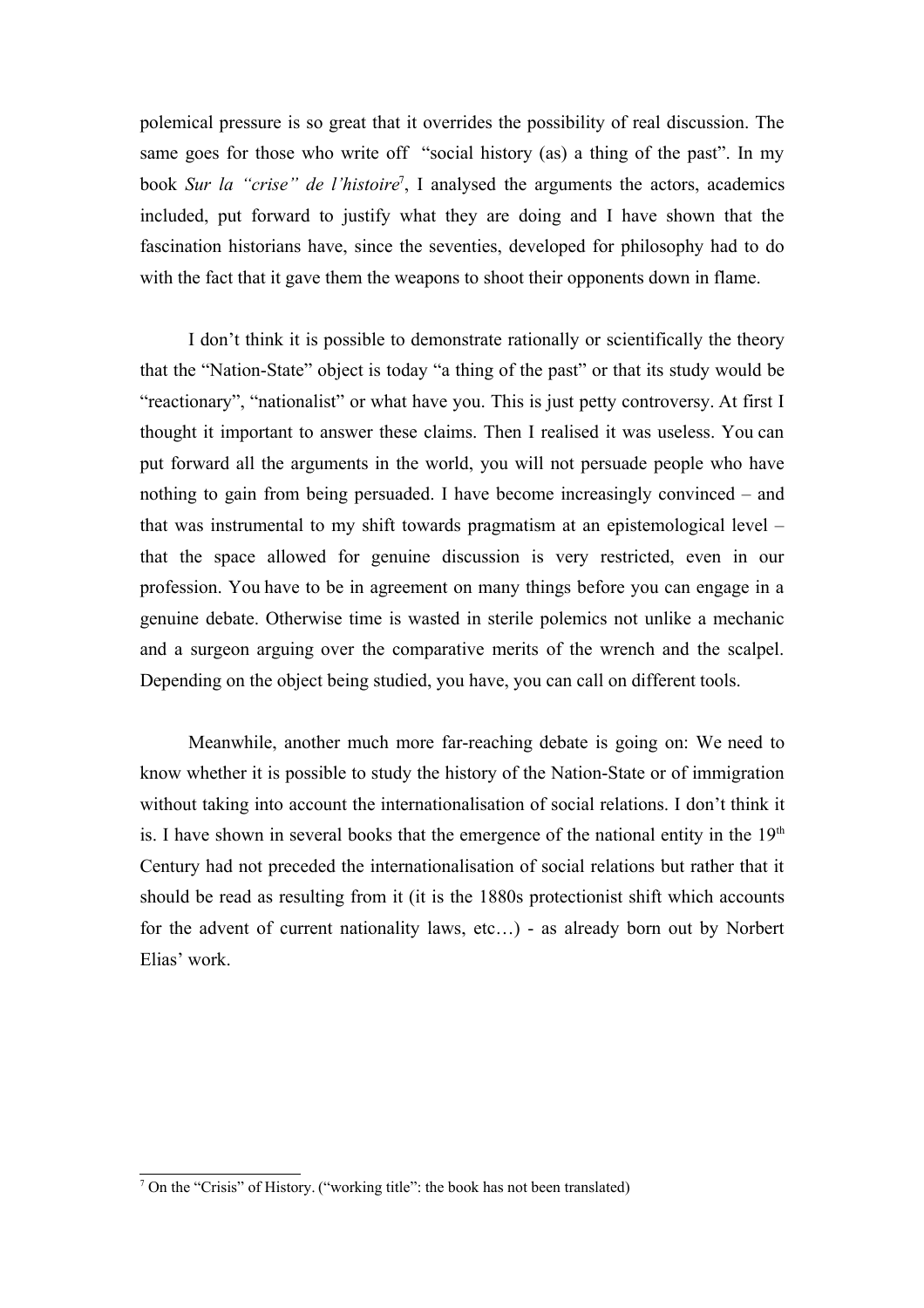*La Vie des idées* **: In your socio-historical approach, you posit that "concepts must be handled with care". You distanced yourself very early from the notion of "identity" and chose to take a closer look at the processes and mechanisms of "identification". What does this distinction cover and what is at stake?**

*Gérard Noiriel***:** Here too, I embraced a global trend. In the introduction of the collection *L'Identification*, I went back over the development of this problematics. There was a time, coinciding with the Structuralist era, when the dominant analysis revolved around identity, viz. Lévi-Strauss. It was criticised by Foucault, Derrida and, more significantly perhaps for us social scientists, by anthropologist Jack Goody. Meanwhile the notion of identity was becoming a political football. That is the time when the *Front National* launched its national identity gambit. For all that Fernand Braudel cannot of course be blamed for endorsing this new line, his book *The Identity of France* deeply troubled me. He took neither colonisation nor immigration into account. It was a highly debatable and rather outdated vision of contemporary French history. I wrote *The French Melting Pot* specifically in reaction to *The Identity of France*.

The shift from identity to identification unlocked a full range of research possibilities. For me, a good concept is one that advances sound empirical research. The identification concept sets the socio-historian at the heart of social relations and the domination models they imply. It also permits a new approach to the State, taken as statization process. Working on immigration, I came across these identification issues very early, in particular via identity documents, at a time when dominant thinking ran on culturalist lines (I am thinking of scenarios about immigrants losing their identity as they crossed borders). Addressing national identity from an identification starting point makes it possible to bring out borrowing, exchanging, modification processes and to stress the fact that each individual today combines a great many identities; but those are latent identities, identity features people carry but which remain dormant until they are activated by those who are in the business of public speech, "*les professionnels de la parole publique*".

*La Vie des idées* **: You have always insisted that historians have both a scientific function and a civic role and that one of their missions consists in**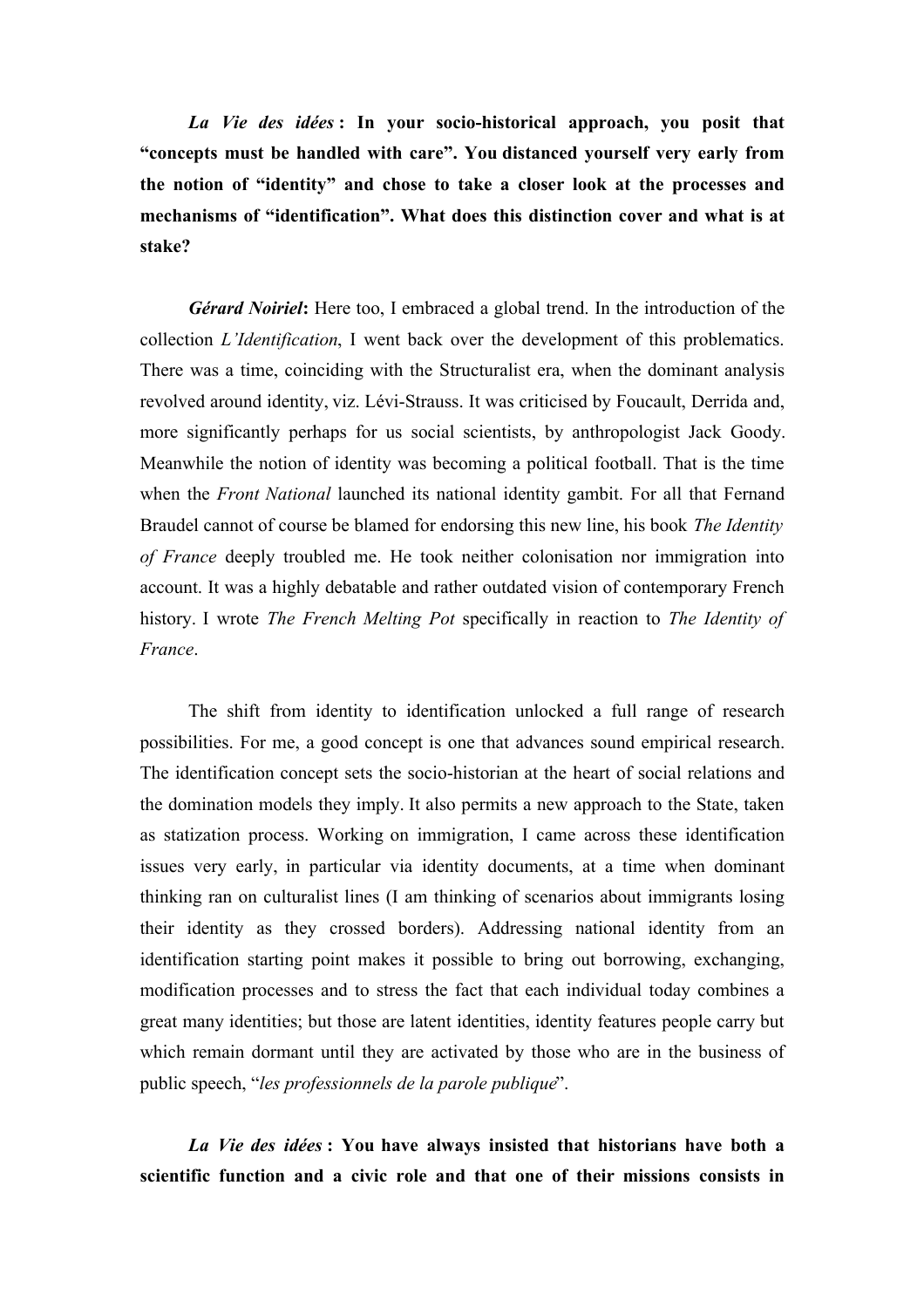**making sense of current problems. In** *The French Melting Pot***, you deplored the fact that immigration was a "remembrance no go area". You took part in the creation of the** *Cité nationale de l'histoire de l'immigration* **(CNHI), then, in 2007, you resigned with seven colleagues in protest against Nicolas Sarkozy's first measures. What is your view of the CNHI episode?**

*Gérard Noiriel:* Well, I have always tried to show consistency between what I say and what I do. All the issues concerning the *Cité de l'immigration* are thus bound in with my civic involvement. Once again, I strive to differentiate clearly between my activities. For me, historical science has no political use. And to ensure its civic use, an effort of translation and intervention in the public arena is required. Many of our colleagues do not believe in this function, do not shoulder this responsibility and remain in their "ivory tower". It is entirely legitimate for, in this respect, there are no universal rules to which all should bend. For the reasons I have just mentioned, I have always felt the need to take a public stand, thus answering the intellectual's calling, in the full meaning of the term. In the book I wrote on this subject, I stressed the fact that there were different ways to answer the call and that they were all legitimate in democracy, even though each has limits and inconsistencies.

For my part I have always hovered towards the critical end of the spectrum, even if I have from time to time acted as an expert, notably when I took part in National Education missions to determine the place to grant immigration in the teaching of history. My commitment to the creation of a commemorative space dedicated to immigration began in 1988-1989, at a time when people's major preoccupation was with the celebration of the bicentenary of the French Revolution. My motivation when embarking on this crusade was typical of the "specific intellectual". The object was to find a place where to make available the knowledge accumulated on the history of immigration, in a way that would enable the citizens who do not read history books to own their content and to arrive at their own judgment on the subject in full knowledge of the facts. I recorded many life histories for my thesis. Many workers said to me that on no account did they wish to bring out their immigrant background. I think this choice must be shown the same respect as its opposite. It does not fall to us historians to make these decisions: We are to provide the tools for people to use as they see fit. For me the object of the *Cité de l'immigration* is not to celebrate "our ancestors the immigrants" but to offer all the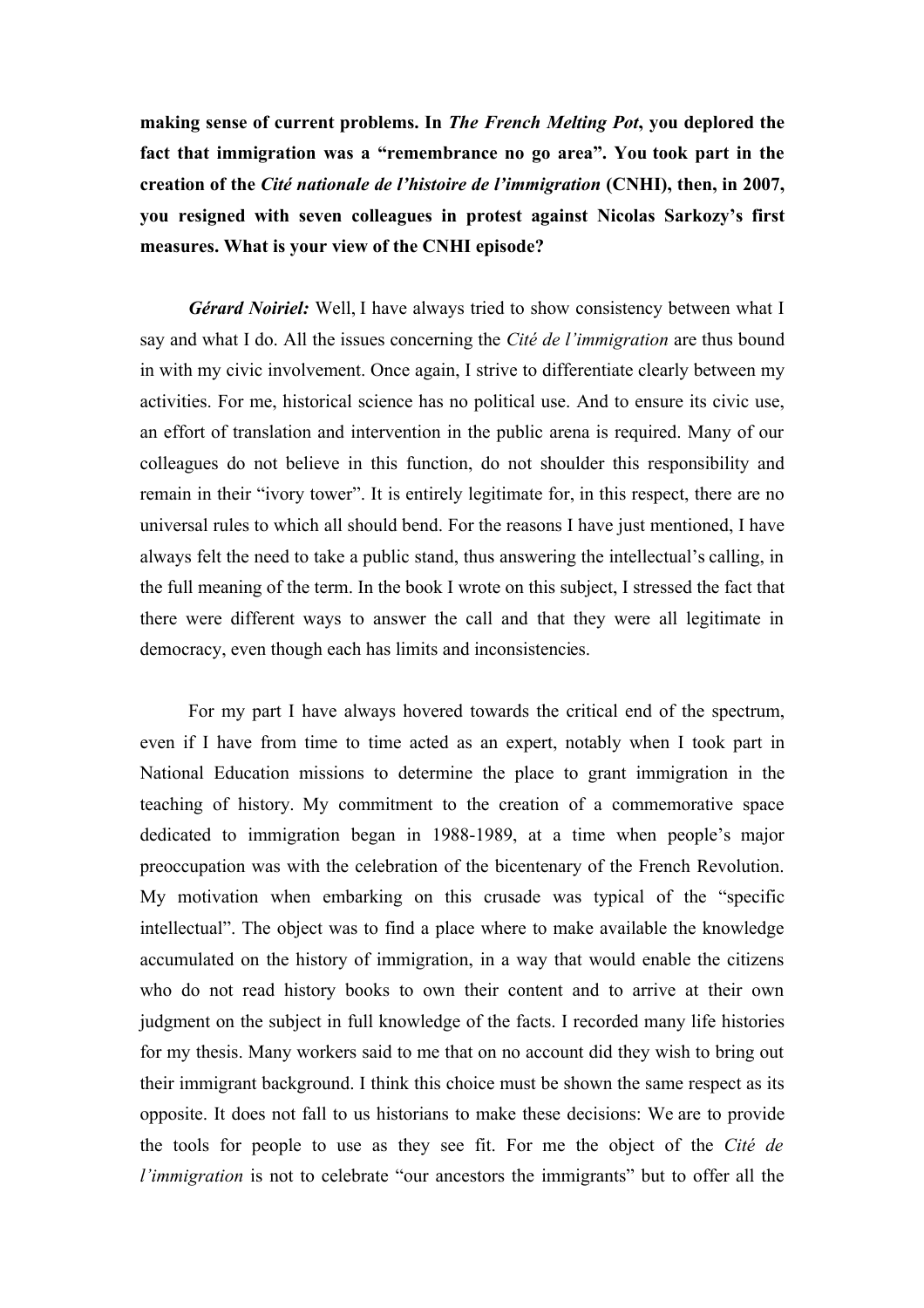citizens in our country a better knowledge of a question the media never cease to misrepresent.

The other dimension, enshrined in the constitution of the *Cité,* lies with changing the way immigration is perceived. It so happens that France is one of the countries where immigration has the worst image in world. Now, the object of this space has come to clash with the electoral pitch of the man who became President of the Republic. We could not accept his decision to create a "Ministry for Immigration and National Identity". In the French context, the association between immigration and national identity has always been connoted with a negative representation of foreigners. We had to hold our ground: accordingly, we chose to resign. However we continue to work with *CNHI* personnel in order to advance the projects we had initiated. We do not have any major objections to the place or the way it operates but, had we remained part of its scientific establishment, assuming responsibilities within the institution, we would have endorsed the setting up of this ministry.

*La Vie des idées :* **Since the end of the seventies, your research has gone into tracing the history of issues which are bang in the middle of the public arena (the decline of the working classes, immigration, xenophobia etc…) Today, laws are passed which bear out the "LePenisation" of the minds, when immigration is seen at the highest echelons of government as a serious problem. Is this situation another nail in the coffin of intellectual activism?**

*Gérard Noiriel:* I think we must have the courage to answer this by yes. I became involved in the fight against racism and xenophobia as the *Front National* scored less than 1% of the vote. I can hardly claim that our efforts have been an unqualified success.

I think a true intellectual must be able to re-address his own analyses and his own engagements without foregoing his ideal. That is what my latest work on racism has made me do. But I am convinced that we have not yet devised the tools that should enable us to understand conservative political strategies in the media age. That was conspicuous in Nicolas Sarkozy's recent speech in Algeria. It is the same man who, having, in the run-up to the elections, lambasted colonisation's detractors as bad French citizens with no love for their country, went on to denounce in Algiers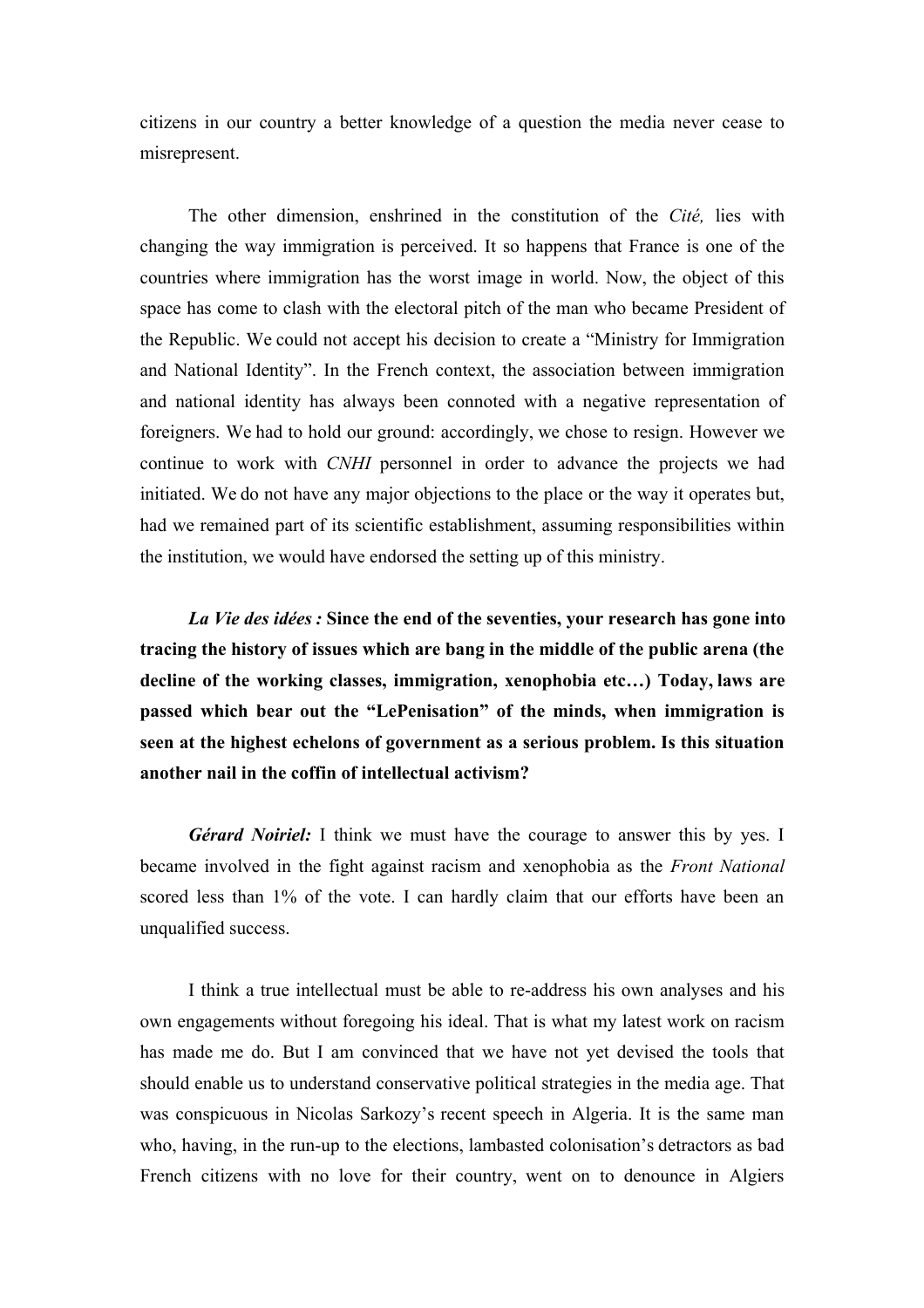colonisation's "horrific crimes". How can he get away with such double-talk without being discredited? This, I think, can be explained by the fact that we live in a time when official thinking is narrowed down to the moment, always adjusted to a specific audience, with specific targets and immediate aims. The immediate aims of the elections campaign were to take votes away from the *Front National*. The immediate aims at the present juncture are to make up with Algeria for economic purposes. This is pragmatism pushed to the extreme.

These mutations in the media-political field are disastrous for intellectuals like us who still believe in proper argumentation and in reason. This places us in a very difficult situation. With a view to encourage collective resistance in the face of these abuses and to fight against the instrumentalisation of History, I set up with a group of colleagues a watchdog on the public use of History (*CVUH[8](#page-10-0)* ), but we also need to fine-tune our tools in order to understand how this media-political world operates. I try to contribute to this collective effort by taking a closer interest in the history of nationalist rhetoric since the turn of the  $20<sup>th</sup>$  Century, that is in the art of persuasion. In my book *Immigration, anti-sémitisme et racisme en France*, I showed that Édouard Drumont had developed a modern anti-Semitic discourse by constantly keeping it topical, that is by ensuring it stood to political reason. Drumont has been made out to be a theoretician of anti-Semitism, a populariser of racial anthropology, and such like. But on closer reading *La France juive[9](#page-10-1)* comes across essentially as current affairs journalism.

Still, I believe that we have reached today an extreme in the use of rhetoric to political ends. The *Front National* must not be seen as an extremist party similar to those thriving in the thirties. It proposes what I call "soft nationalism", a nationalism which is no threat to the institutions and which is well understood by the media. That is what makes fighting what has become known as the "LePenisation" of the minds even harder. Similar trends are incidentally observable in Switzerland, Belgium or the **Netherlands** 

<span id="page-10-0"></span><sup>8</sup> Comité de vigilance face aux usages publics de l'histoire,

<span id="page-10-1"></span><sup>&</sup>lt;sup>9</sup> in which Drumond argued that the "semites" had been seizing power in France since the Revolution and where e.g. wealthy Jews' opulent lifestyle is said to crucify the working class.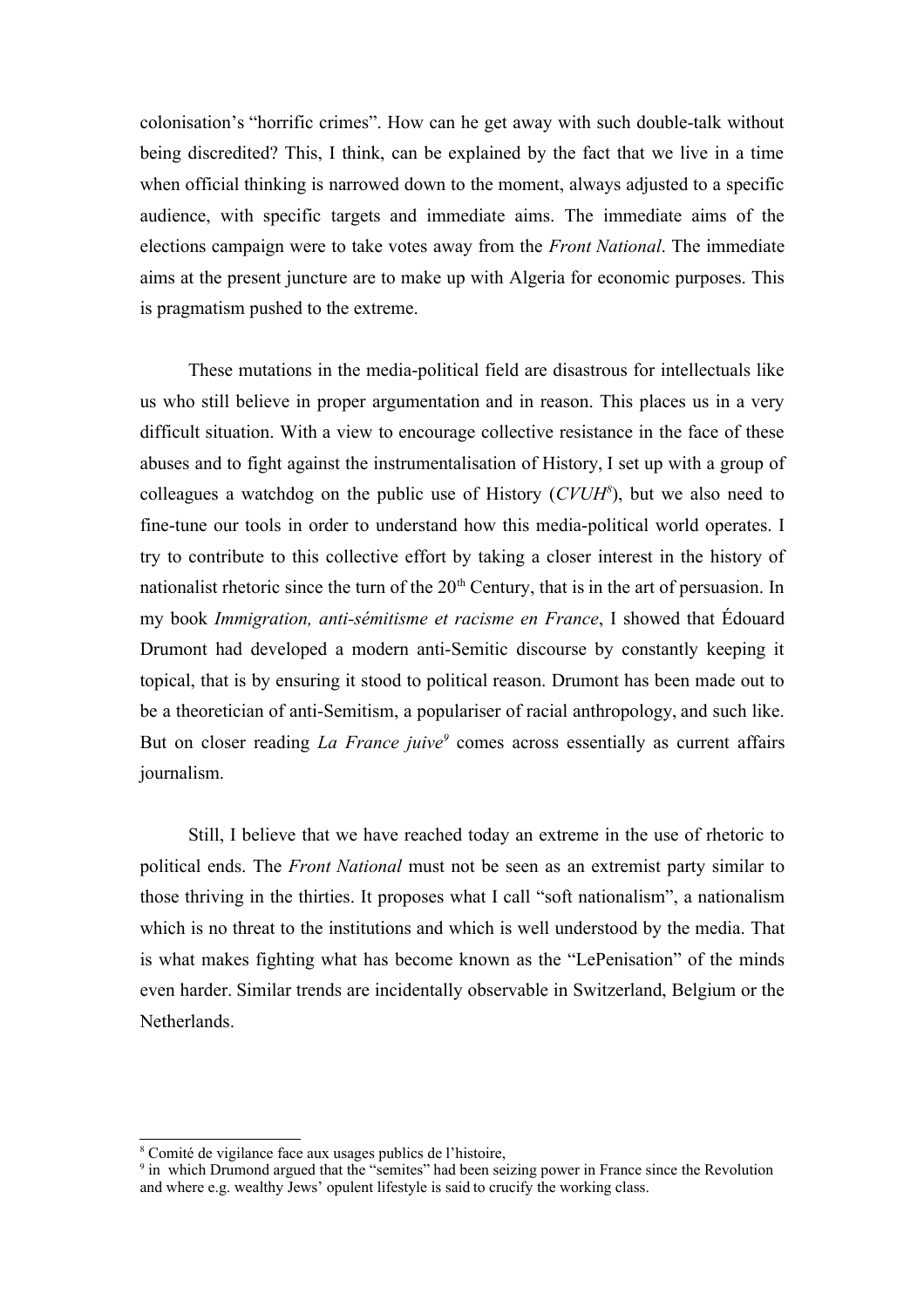*La Vie des idées :* **This is a woefully pessimistic verdict. So, the truth seekers have failed and the manipulators have won. Should not socio-historians and social scientists look to themselves? They know how to seek and find the truth but they have not achieved the politicians' mastery of persuasion. You have studied the question of the "linguistic turn" and the rhetoric strategies historians implement, sometimes unknowingly. How do you understand persuasion in History?**

*Gérard Noiriel***:** There are not many periods when scientists managed to make their views prevail. At the same time, it would be wrong to assert that the results of our enquiries are never taken into account by those in control of the State or by public opinion. If we take the history of racism as an example, it is undeniable that many struggles fought by our forerunners were won. It is equally unquestionable that between the eighties and today, there has been a regression.

With regards to our own rhetoric, I think historians must become able to diversify their language. Marc Bloch held that we must speak in the same voice to the scholar and the ordinary citizen. I believe on the contrary that we must invent new ways to "translate". For the purpose of scientific research, we must use the language of science. But if we wish for the results of our research to reach a broader audience – among politicians, associations, the public at large –, we must develop a more accessible language. It is this belief that induced me to get involved with the *Cité de l'immigration*, in a project that brought together historians and life performance artists. Historians must not lay down their arms or lower their professional standards, but that's not incompatible with working with other groups.

That kind of approach can reassert historians' critical function. Otherwise, people will end up thinking that the only way they can be of use to society is through expertise. I am not dismissing expertise as such. But I have written on several occasions that it was taking too great a place in public debate, I do think that democracy needs experts. But expertise must be met with a thriving critical activity, which is the other social function academics can contribute to society. However, for the critical discourse to preach beyond the converted, those who practice it must be able to use other languages than that of academic research.